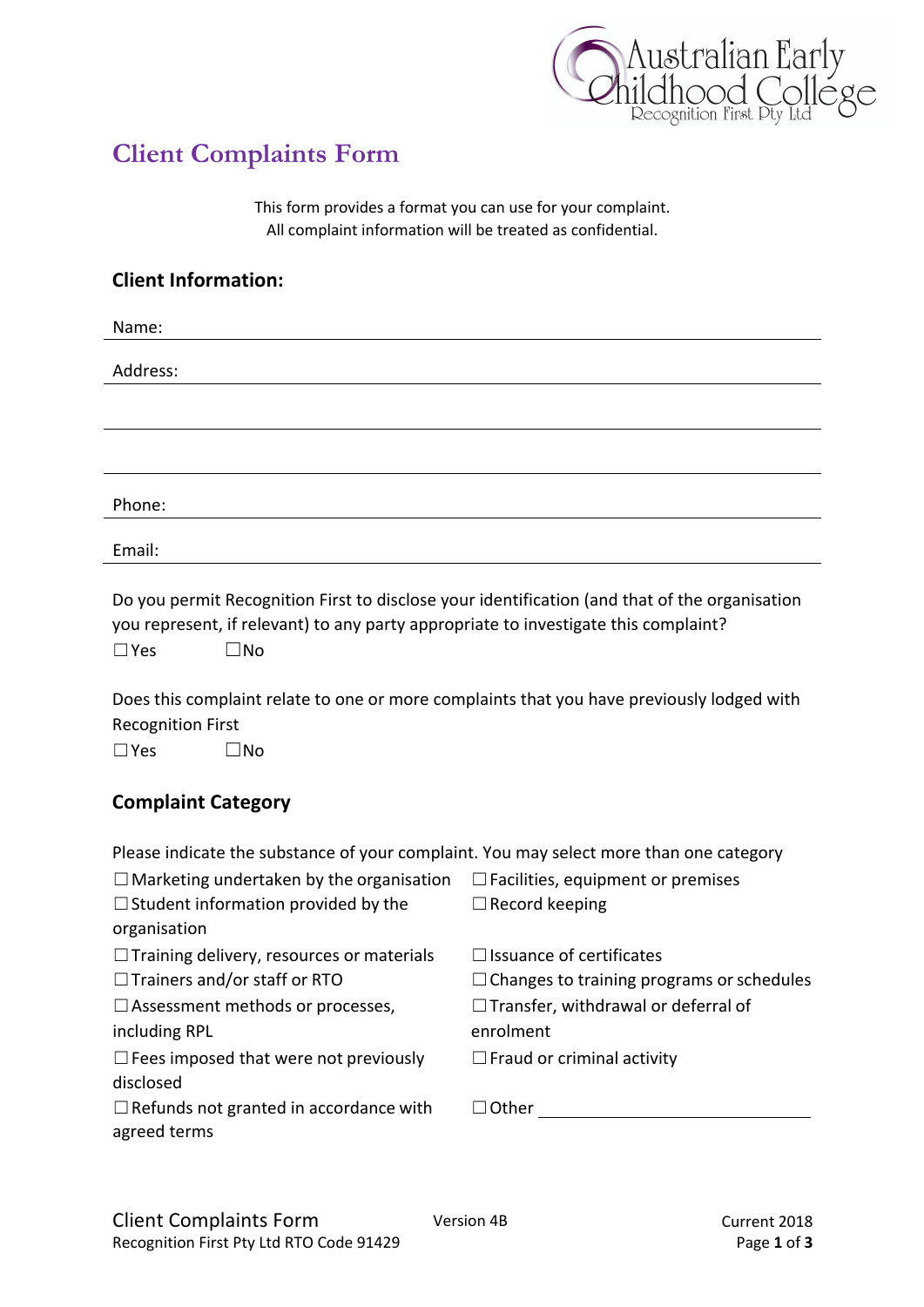

| Does this complaint relate to a particular course, qualification or unit? Please see<br>training.gov.au, the national register of vocational education and training courses,<br>qualifications and units of competency.<br>$\square$ No<br>$\Box$ Yes |                                                |  |  |
|-------------------------------------------------------------------------------------------------------------------------------------------------------------------------------------------------------------------------------------------------------|------------------------------------------------|--|--|
| Are you a student (or parent/guardian of a student if student is under 18)?<br>$\square$ No<br>$\Box$ Yes<br>If no:                                                                                                                                   |                                                |  |  |
| What is your relationship to Recognition First?                                                                                                                                                                                                       |                                                |  |  |
| $\square$ Employee                                                                                                                                                                                                                                    | $\Box$ Other training provider                 |  |  |
| $\Box$ Industry stakeholder                                                                                                                                                                                                                           | $\Box$ State training authority representative |  |  |
| $\Box$ Other educational institution                                                                                                                                                                                                                  | $\Box$ Government licensing authority          |  |  |
| representative                                                                                                                                                                                                                                        | representative                                 |  |  |
| $\Box$ Other                                                                                                                                                                                                                                          |                                                |  |  |
| <b>Additional Information:</b>                                                                                                                                                                                                                        |                                                |  |  |
|                                                                                                                                                                                                                                                       |                                                |  |  |
|                                                                                                                                                                                                                                                       |                                                |  |  |
|                                                                                                                                                                                                                                                       |                                                |  |  |
| Have you taken this complaint to another agency or organisation?<br>$\square$ No<br>$\square$ Yes                                                                                                                                                     |                                                |  |  |
| Provide a brief outline of your complaint. Wherever possible, you should include relevant<br>dates, people involved and venues.                                                                                                                       |                                                |  |  |
|                                                                                                                                                                                                                                                       |                                                |  |  |
|                                                                                                                                                                                                                                                       |                                                |  |  |
|                                                                                                                                                                                                                                                       |                                                |  |  |
|                                                                                                                                                                                                                                                       |                                                |  |  |
|                                                                                                                                                                                                                                                       |                                                |  |  |
|                                                                                                                                                                                                                                                       |                                                |  |  |
|                                                                                                                                                                                                                                                       |                                                |  |  |
|                                                                                                                                                                                                                                                       |                                                |  |  |
| Please attach any relevant documentation about the complaint.                                                                                                                                                                                         |                                                |  |  |